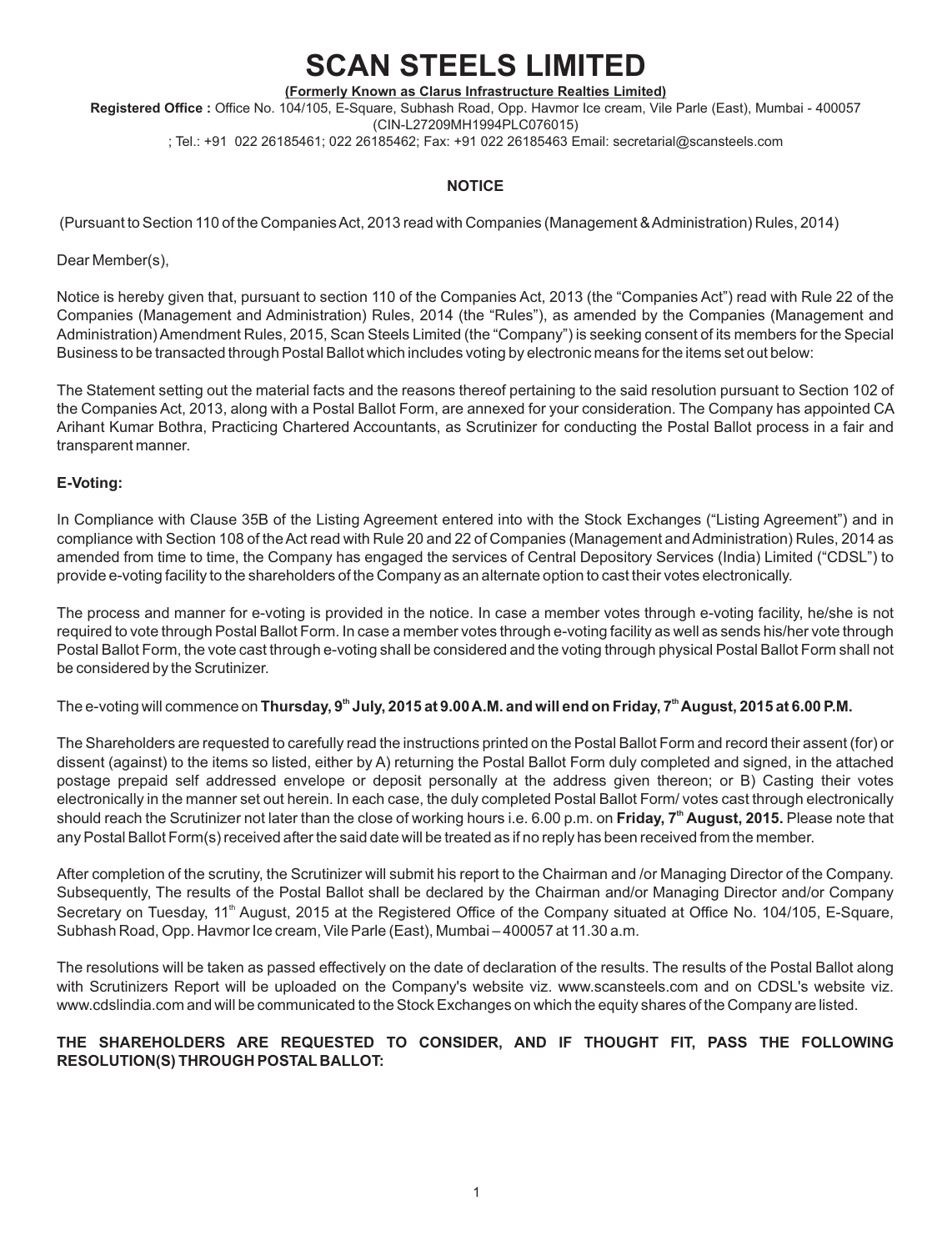# **Special Business:**

# **1. Re-classification of Authorized Share Capital**

To consider and, if thought fit, to pass the following Resolution as **Ordinary Resolution through Postal Ballot:**

**"RESOLVED THAT** pursuant to the provisions of Sections 13, 61 and other applicable provisions, if any, of the Companies Act, 2013 (including any amendment thereto or re-enactment thereof) and subject to such approvals, consents, sanctions and permissions of appropriate authorities, departments or bodies as may be necessary, the Authorized Share Capital of the Company be and is hereby altered from  $\bar{z}$  70,00,000/- (Rupees Seventy Crores only) divided into 7,00,00,000 (Seven Crore) equity shares of ₹10/- (Rupees Ten) each to ₹70,00,00,000/- (Rupees Seventy Crores only) divided into 5,50,00,000 (Five Crore Fifty Lacs) equity shares of  $\bar{\tau}$  10/- (Rupees Ten) each and 1,50,00,000 (One Crore Fifty Lacs only) Non-cumulative Redeemable Preference Share of  $\bar{\tau}$  10/- (Rupees Ten) each, by reclassifying the existing 7,00,00,000 (Seven Crore) equity shares of  $\bar{\tau}$  10/-(Rupees Ten) each into 5,50,00,000 (Five Crore Fifty Lacs) equity shares of  $\bar{\tau}$  10/- (Rupees Ten) each and 1,50,00,000 (One Crore Fifty Lacs only) Non-cumulative Redeemable Preference Share of ₹10/- (Rupees Ten) each."

**"RESOLVED FURTHER THAT,** the existing Clause V of the Memorandum of Association of the Company, relating to share capital be and is altered by deleting the same and substituting in its place, the following new clause "V" as under:

Redeemable Preference Share of ₹ 10/- (Rupees Ten) each, with power to the Board of Directors (Board) to increase, modify or V. The Authorised Share Capital of the Company is ₹70,00,00,000/- (Rupees Seventy Crores only) divided into 5,50,00,000 (Five Crore Fifty Lacs) equity shares of  $\bar{\tau}$  10/- (Rupees Ten) each and 1,50,00,000 (One Crore Fifty Lacs only) Non-cumulative reduce the capital of the company and to divide the shares in the capital for the time being into several classes and to attach thereto respectively such preferential, deferred, qualified or other special rights, privileges, conditions and restrictions as may be determined under the provision of the Companies Act, 2013 or any other applicable Act(s), Rule(s) and Regulation(s) etc."

**"RESOLVED FURTHER THAT** the Board of Directors or a Committee thereof be and is hereby authorized to do all such acts, deeds, matters and things as may be considered necessary, desirable and expedient for giving effect to this resolution and/or otherwise considered by them in the best interest of the Company."

#### **2. Issue and Allotment of Non-cumulative Redeemable Preference Shares (NCRPS) on a Private Placement basis**

To consider and, if thought fit, to pass with or without modification, the following Resolution as **a Special Resolution through Postal Ballot**:

**"RESOLVED** that in accordance with the provisions of Sections 42, 55 & 62, and read with Companies (Share Capital & Debentures) Rules, 2014 and all other applicable provisions, if any, of the Companies Act, 2013 ("Act"), as amended or re-enacted from time to time and the Memorandum and Articles of Association of the Company and the regulations/guidelines, if any, prescribed by any relevant authority, from time to time, to the extent applicable and subject to such other approvals, permissions and sanctions, as may be necessary and subject to such conditions and modifications as may be considered necessary by the Board of Directors (hereinafter referred to as the "Board" which term shall be deemed to include any Committee thereof for the time being exercising the powers conferred on the Board by this Resolution) or as may be prescribed or imposed while granting such approvals, permissions and sanctions which may be agreed to by the Board, the consent of the Company be and is hereby accorded to the Board to issue and allot, on a private placement basis, upto 1,30,00,000 Non-cumulative Redeemable Preference Shares ("NCRPS") of ₹ 10/- (Rupees Ten) each at a premium of ₹ 30/- (Rupees Thirty) per NCRPS for an aggregate amount not exceeding  $\bar{\rm z}$  52,00,00,000 (Rupees Fifty Two Crore Only), to such person or persons and on such terms and conditions as set out in the Explanatory Statement annexed to the Notice."

"**RESOLVED FURTHER** that in accordance with the provisions of Section 43 of the Act read with Rule 9(2) of Companies (Share Capital & Debentures) Rules, 2014 (including any amendment thereto or re-enactment thereof):

- (i) the NCRPS shall carry a preferential right vis-à-vis Equity Shares of the Company with respect to payment of dividend and repayment in case of a winding up or repayment of Capital;
- (ii) the NCRPS shall be non-participating in the surplus funds;
- (iii) the NCRPS shall be non-participating in the surplus assets and profits which may remain after the entire capital has been repaid, on winding up of the Company;
- (iv) the holders of NCRPS shall be paid dividend at a fixed rate of 1% p.a. on Non-cumulative basis;
- (v) the NCRPS shall be non convertible;
- (vi) the NCRPS shall carry voting rights as per the provisions of Section 47(2) of the Act; and
- (vii) the NCRPS shall be redeemable."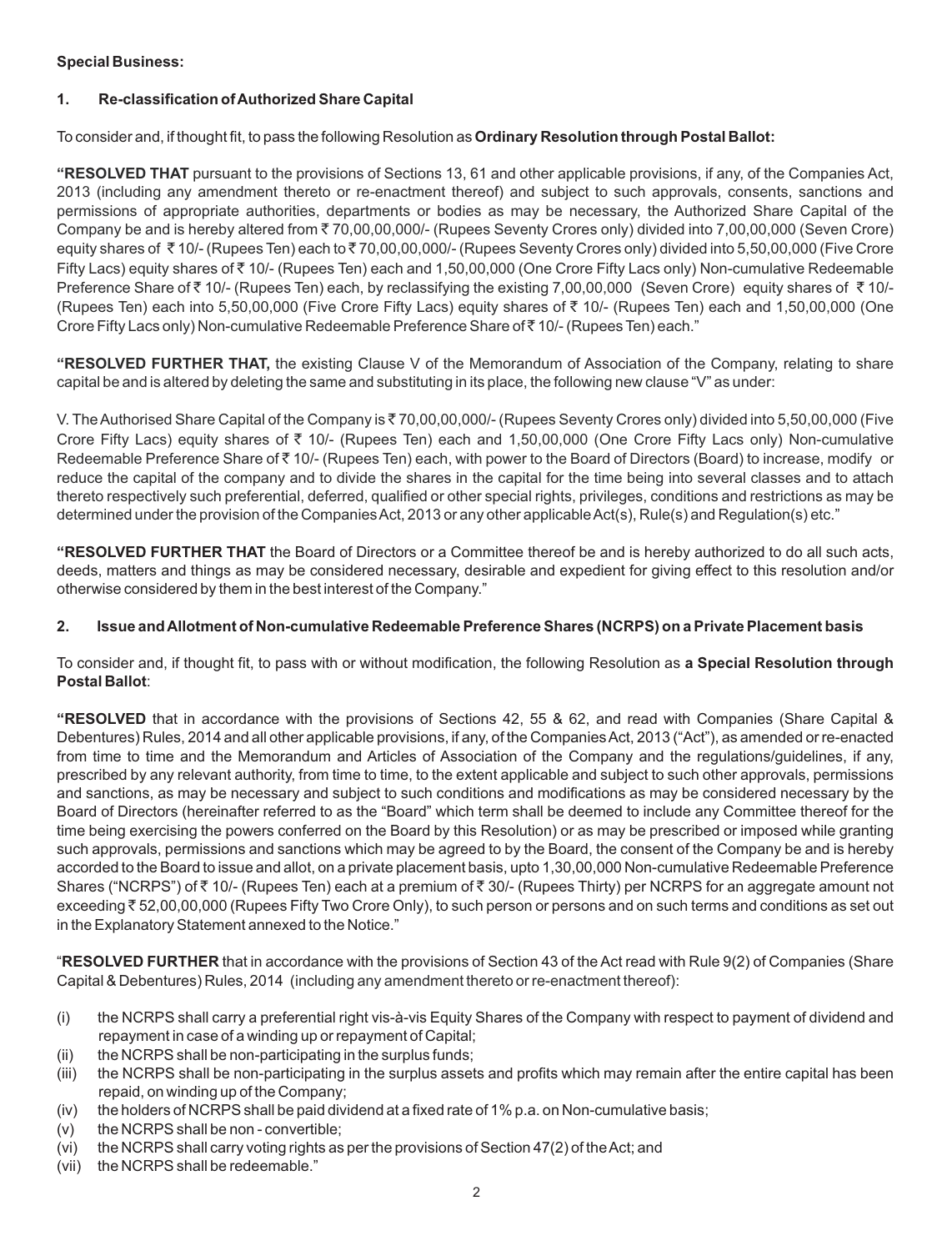**"RESOLVED FURTHER** that the Board, be and is hereby authorized to do all such acts, deeds and things and execute all such deeds, documents and writings, as it may in its absolute discretion deem fit, including paying such fees and incurring such expenses in relation thereto and file such documents, forms, etc. as may be required with the regulatory/statutory authorities for such purpose."

#### **3. Alteration in Object Clause of the Company**

To consider and if thought fit to pass with or without modification the following resolutions as **Special Resolution through Postal Ballot**:

"**RESOLVED THAT** pursuant to the provisions of Section 13, 110 and other applicable provisions, if any, of the Companies Act, 2013 read with Rule 22 of Companies (Management and Administration) Rules, 2014 (including any statutory modification or reenactment thereof for the time being in force) and subject to the approval of concerned authorities, the Main Object Clause of Memorandum of Association of the company be and is hereby altered by adding new sub-clause 4 after existing sub-clause 3 in Clause III (A) as under:

4. To carry on the business of merchant, broker, sub-broker, jobbers, agents, dealers, traders of all types of commodities and/ or goods (including Commodity Derivatives, Spot Commodities and currency exchange), and other items as may be permitted by the Commodity Exchange in India and to deal in future and options and in other derivatives in Commodity & Currency Exchange in India and to carry on business as hedgers and/or trader in agricultural products, property, Job work, works contract, metal including precious metals, precious stones, diamonds, Gems and Jewellery, petroleum and energy products commodities and Garments including yarns, fabrics of wool, poplin , cotton, jute , silk, rayon, nylon and other natural, synthetics including readymade garments, and/or fibrous substance and /or to acquire, hold and trade in shares, stocks, securities, debentures, debenture stocks, Currency, Derivatives, bonds, obligations and securities or business in the Republic of India or elsewhere."

**"**FURTHER RESOLVED THAT the Board of Directors of the Company be and is hereby authorized to do all such acts, things, deeds and matters which may be connected therewith and incidental thereto and to take all such steps as may be necessary, proper or expedient to give effect to this Resolution and to execute, sign and file necessary documents, e-form with Registrar of Companies/MCAPortal and other concerned authorities."

#### **REGISTERED OFFICE:-**

104-105, E- Square, Subhash Road, Opp. Havmor Ice Cream, Vile Parle (E), Mumbai – 400057 CIN: L27209MH1994PLC076015 Web Site: www.scansteels.com Email – id: [secretarial@scansteels.com](mailto:secretarial@scansteels.com)

 **BY ORDER OF THE BOARD** FOR **SCAN STEELS LIMITED** (Formerly Clarus Infrastructure Realties Limited)

Sd/- Prabir Kumar Das  **(Company Secretary & Compliance Officer)** 

Place: Bhubaneswar Date:-  $3<sup>rd</sup>$  July, 2015

#### **Notes:**

- 1. The consent of the shareholders is solicited by passing a Special/Ordinary Resolution by way of a Postal Ballot as detailed in Item(s) no. 1 to 3 of this Notice. Notice of this Postal Ballot is being sent to all shareholders, whose names appear in the Register of Members and the List of Beneficial Owners as received from Depositories as on July 3, 2015.
- 2. Statement setting out all material facts as required under Section 102 and 110 of the Act in respect of the aforesaid special business of the Company is appended.
- 3. The resolution(s), if assented to by the requisite majority, shall be taken as passed on Tuesday, 11<sup>th</sup> August, 2015 being the date of declaration of the result.
- 4. The Postal Ballot Notice is sent electronically to all the shareholders who have registered their email ids with the Company and to all shareholders through post/ courier.
- 5. Voting through Electronic means: Pursuant to Section 108 of the Companies Act, 2013, read with the relevant Rules of the Act, and Clause 35B of the Listing Agreement entered into with the Stock Exchanges, the Company is pleased to provide the facility to Shareholders to exercise their right to vote by electronic means. The period for voting through electronic means will commence at 9:00 a.m.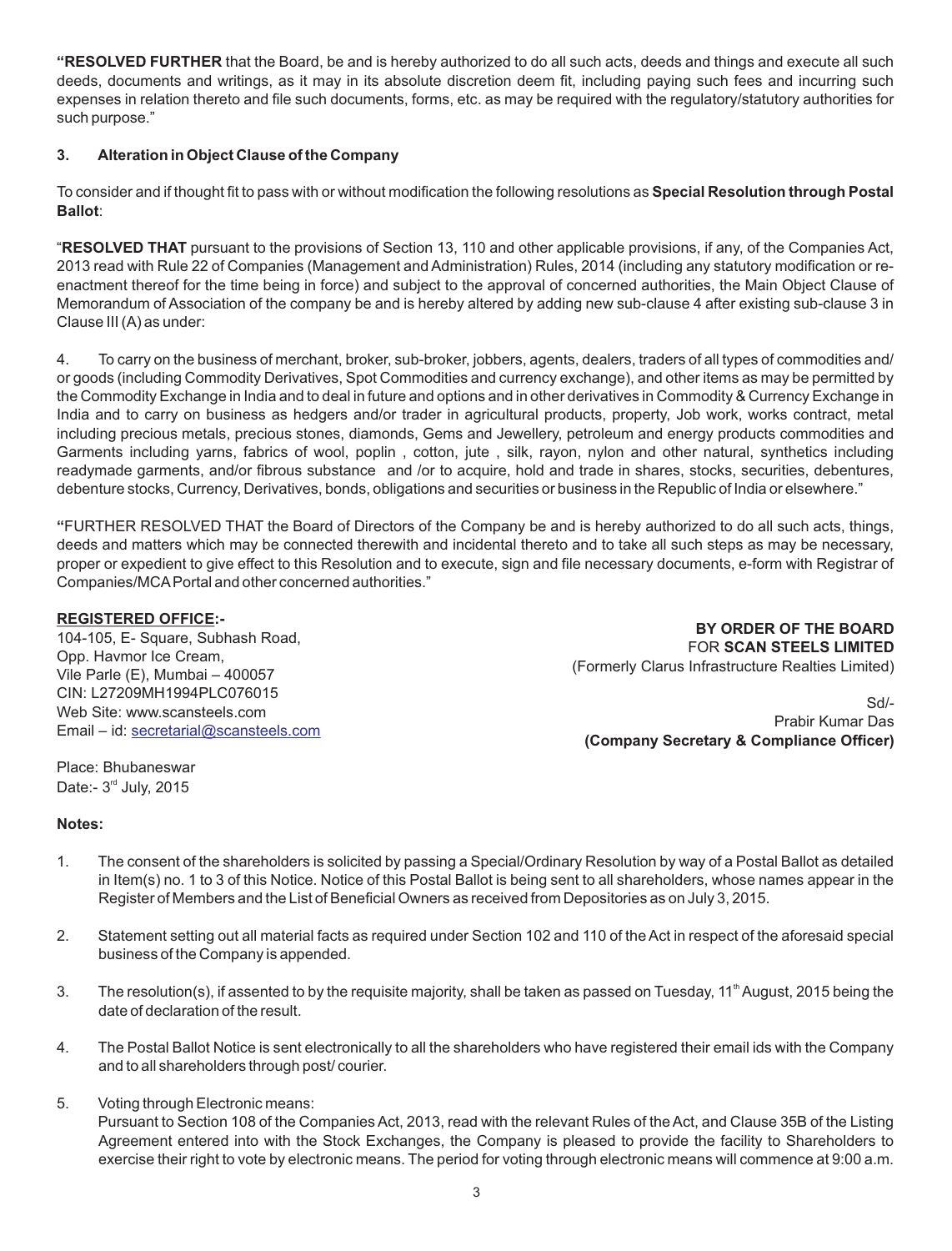on Thursday, July 9, 2015 and will end at 6:00 p.m. on Friday, August 07, 2015. The Company has appointed Mr. Arihant Kumar Bothra, Practicing Chartered Accountants, to act as the Scrutinizer, for conducting the scrutiny of the votes casted in favour or against the Resolutions specified in the notice. The Shareholders desiring to vote through electronic mode may refer to the detailed procedure on e-voting given hereinafter.

Shareholders have option to vote either through electronic voting or through Physical Ballot Form. If a shareholder has opted for electronic voting, then he/she should not vote by Physical Ballot also and vice-versa. However, in case shareholders cast their vote both ways i.e. via physical ballot and electronic voting then electronic voting shall prevail and voting done through physical ballot shall be treated as invalid.

- 6. The Scrutinizer shall submit his report to the Chairman and/or Managing Director or any person authorized by the Board as soon as possible after the last date of receipt for postal ballot forms but not later than the close of working hours of August 11, 2015.
- 7. The result of the Postal Ballot shall be announced at the Registered Office of the Company at Office No. 104/105, E-Square, Subhash Road, Opp. Havmor Ice cream, Vile Parle (East), Mumbai – 400057 at 11.30 a.m. on Tuesday, August 11, 2015. The resolutions will be taken as passed effectively on the date of declaration of the results. The results of the Postal Ballot along with Scrutinizer's Report will be uploaded on the Company's website viz. www.scansteels.com and on CDSL"s website viz. www.cdslindia.com and will be communicated to the Stock Exchanges on which the equity shares of the Company are listed.
- 8. The Notice of Postal Ballot and amended Memorandum and Articles of Association of the Company are available at the websiteof the Company (i.e. www.scansteels.com)
- 9. All the material documents referred to in the Explanatory Statement will be made available for inspection, during business hours, of any working day, i.e. Monday to Friday, 11.00 A.M. to 1.00 P.M. by the members at the Registered Office of the Company from the date hereof upto Friday, August 07, 2015.

### **STEPS FOR E-VOTING**

- (i) The voting period begins on 9<sup>th</sup> July, 2015 (09:00 a.m.) and ends on 7<sup>th</sup> August, 2015 (06:00 p.m.). During this period shareholders' of the Company, holding shares either in physical form or in dematerialized form, as on the cut-off date of 3<sup>rd</sup> July, 2015, may cast their vote electronically. The e-voting module shall be disabled by CDSLfor voting thereafter.
- (ii)The shareholders should log on to the e-voting website www.evotingindia.com.
- (iii) Click on Shareholders.
- (iv) Now Enter your User ID:
	- a. For CDSL: 16 digits beneficiary ID,
	- b. For NSDL: 8 Character DPID followed by 8 Digits Client ID,
	- c. Members holding shares in Physical Form should enter Folio Number registered with the Company.
- (v) Next enter the image verification as displayed and Click on Login.
- (vi) If you are holding shares in demat form and had logged on to [www.evotingindia.com](http://www.evotingindia.com) and voted on an earlier voting of any company, then your existing password is to be used.
- (vii) If you are a first time user follow the steps given below:

|            | For Members holding shares in Demat Form and Physical Form                                                                                                                                                                                                                                                                                                                                                                                                                                                                                                                                                                                |
|------------|-------------------------------------------------------------------------------------------------------------------------------------------------------------------------------------------------------------------------------------------------------------------------------------------------------------------------------------------------------------------------------------------------------------------------------------------------------------------------------------------------------------------------------------------------------------------------------------------------------------------------------------------|
| <b>PAN</b> | Enter your 10 digit alpha-numeric PAN issued by Income Tax Department (Applicable for both demat<br>shareholders as well as physical shareholders)<br>Members who have not updated their PAN with the Company/Depository Participant are requested to<br>use the first two letters of their name and the 8 digits of the sequence number in the PAN field.<br>In case the sequence number is less than 8 digits enter the applicable number of 0's before the<br>number after the first two characters of the name in CAPITAL letters. Eg. If your name is Ramesh<br>Kumar with sequence number 1 then enter RA00000001 in the PAN field. |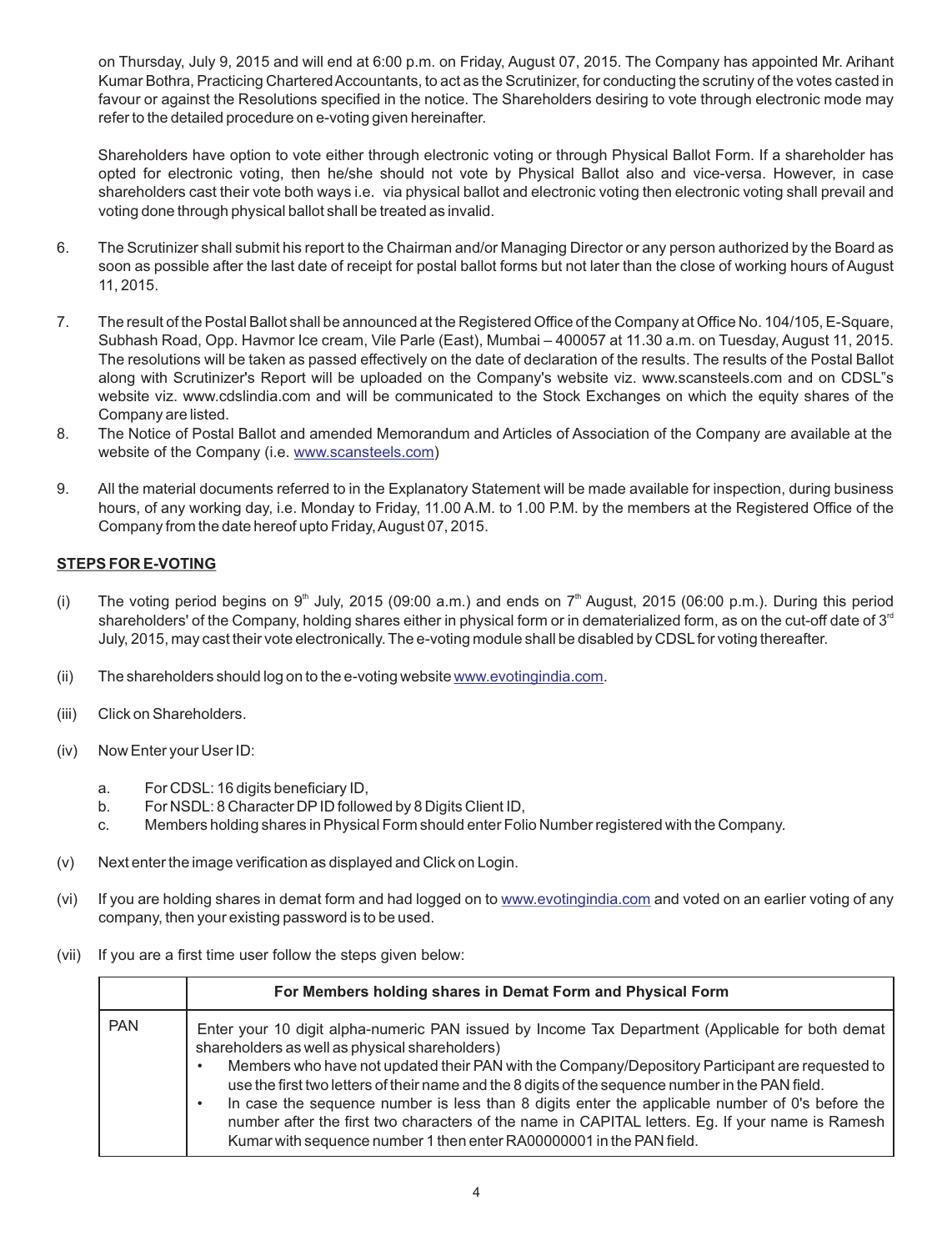| DOB                         | Enter the Date of Birth as recorded in your demat account or in the company records for the said demat<br>account or folio in dd/mm/yyyy format.                                                                                                      |
|-----------------------------|-------------------------------------------------------------------------------------------------------------------------------------------------------------------------------------------------------------------------------------------------------|
| Dividend<br>Bank<br>Details | Enter the Dividend Bank Details as recorded in your demat account or in the Company records for the said<br>demat account or folio.<br>Please enter the DOB or Dividend Bank Details in order to login. If the details are not recorded with the<br>٠ |
|                             | depository or company please enter the member id / folio number in the Dividend Bank details field as<br>mentioned in instruction $(v)$ .                                                                                                             |

- (viii) After entering these details appropriately, click on "SUBMIT" tab.
- (ix) Members holding shares in physical form will then directly reach the Company selection screen. However, members holding shares in demat form will now reach 'Password Creation' menu wherein they are required to mandatorily enter their login password in the new password field. Kindly note that this password is to be also used by the demat holders for voting for resolutions of any other company on which they are eligible to vote, provided that company opts for e-voting through CDSL platform. It is strongly recommended not to share your password with any other person and take utmost care to keep your password confidential.
- (x) For Members holding shares in physical form, the details can be used only for e-voting on the resolutions contained in this Notice.
- (xi) Click on the EVSN for the relevant **SCAN STEELS LIMITED** on which you choose to vote.
- (xii) On the voting page, you will see "RESOLUTION DESCRIPTION" and against the same the option "YES/NO" for voting. Select the option YES or NO as desired. The option YES implies that you assent to the Resolution and option NO implies that you dissent to the Resolution.
- (xiii) Click on the "RESOLUTIONS FILE LINK" if you wish to view the entire Resolution details.
- (xiv) After selecting the resolution you have decided to vote on, click on "SUBMIT". A confirmation box will be displayed. If you wish to confirm your vote, click on "OK", else to change your vote, click on "CANCEL" and accordingly modify your vote.
- (xv) Once you "CONFIRM" your vote on the resolution, you will not be allowed to modify your vote.
- (xvi) You can also take out print of the voting done by you by clicking on "Click here to print "option on the Voting page.
- (xvii) If Demat account holder has forgotten the same password then Enter the User ID and the image verification code and click on Forgot Password & enter the details as prompted by the system.

(xviii) Note for Non-Individual Shareholders & Custodians:

- Non-Individual shareholders (i.e. other than Individuals, HUF, NRI etc.) and Custodians are required to log on to www.evotingindia.com and register themselves as Corporate and Custodians respectively.
- A scanned copy of the Registration Form bearing the stamp and sign of the entity should be emailed to [helpdesk.evoting@cdslindia.com](mailto:helpdesk.evoting@cdslindia.com).
- after receiving the login details they have to create a compliance user should be created using the admin login and password. The Compliance user would be able to link the account(s) for which they wish to vote on.
- A scanned copy of the Board Resolution and Power of Attorney (POA) which they have issued in favour of the Custodian, if any, should be uploaded in PDF format in the system for the scrutinizer to verify the same.
- (xii) In case you have any queries or issues regarding e-voting, you may refer the Frequently Asked Questions ("FAQs") and evotingmanual available at <u>www.evotingindia.com</u> under help section or write an email to <u>[helpdesk.evoting@cdslindia.com](mailto:helpdesk.evoting@cdslindia.com)</u>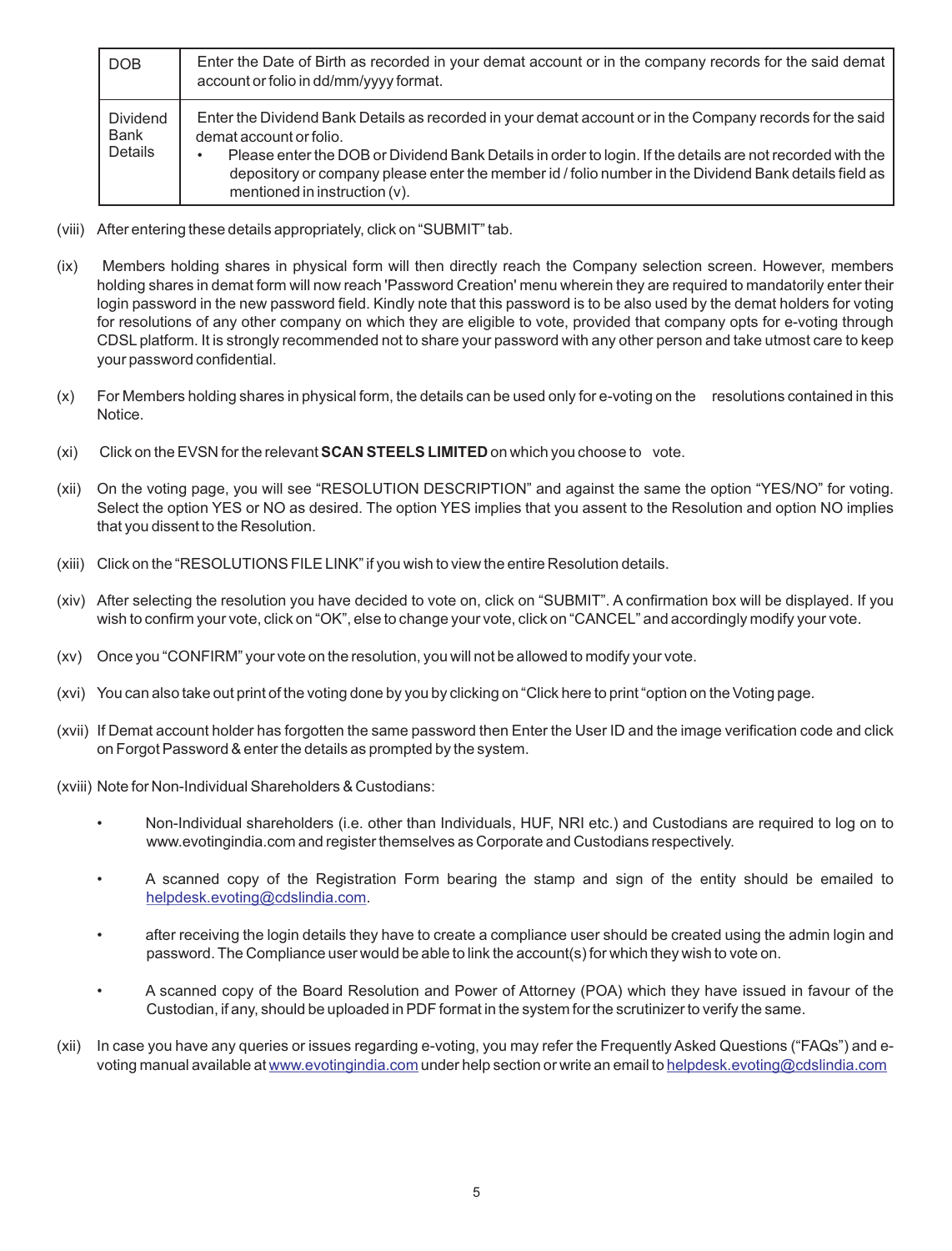**Explanatory Statement Pursuant to Section 102 of the Companies Act, 2013 read with section 110 of the Companies Act, 2013** 

### **Item No. 1:**

#### **Re-classification of Authorized Share Capital of the Company**

**In order to facilitate the proposed issue of Preference Shares as set out in the Item No.2 of the accompanying notice, it is proposed to alter the Authorized Share Capital of the Company from ₹70,00,00,000/- (Rupees Seventy Crores only) divided** into 7,00,00,000 (Seven Crore) equity shares of ₹ 10/- (Rupees Ten) each to ₹ 70,00,00,000/- (Rupees Seventy Crores only) divided into 5,50,00,000 (Five Crore Fifty Lacs) equity shares of `10/- (Rupees Ten) each and 1,50,00,000 (One Crore Fifty Lacs only) Non-cumulative Redeemable Preference Share of  $\bar{\tau}$  10/- (Rupees Ten) each, by reclassifying the existing 7,00,00,000 (Seven Crore) equity shares of ₹ 10/- (Rupees Ten) each into 5,50,00,000 (Five Crore Fifty Lacs) equity shares of ₹ 10/- (Rupees Ten) each and 1,50,00,000 (One Crore Fifty Lacs only) Non-cumulative Redeemable Preference Share of ₹10/- (Rupees Ten) each.

Accordingly, the Resolution at Item No. 1 is for seeking the approval of the Members of the Company pursuant to Section 13 and 61 of the Act for altering the Authorized Share Capital of the Company and modify Clause –V of the Memorandum of Association of the Company.

For this purpose, the Company is required to obtain the consent of the shareholder by means of Ordinary Resolution. Hence shareholder's consent is requested for the above proposal. The Board of Directors recommends passing of the Resolutions as contained at Item No. 1 in the notice.

Acopy of the Memorandum of Association of the Company along with the proposed amendments is available for inspection by the **th** members at the registered Office of the Company on all working days during the office hours of the Company till **7 August, 2015.** 

The Directors / key managerial personnel of the Company or their respective relatives are deemed to be concerned or interested in the Resolutions mentioned at Item No. 1 of the Notice only to the extent of shares held by them, if any, in the Company.

#### **Item No. 2:**

#### **Issue of Preference Shares on Private Placement basis**

The Company is proposing to issue and allotment of upto 1,30,00,000/- (One Crore Thirty Lacs) Non-cumulative Redeemable Preference Shares of face value of ₹ 10.00 (Rupees Ten) each **("NCRPS")** at a premium of ₹ 30/- (Rupees Thirty) each for an aggregate amount not exceeding₹52,00,00,000 (Rupees Fifty Two Crore Only), on private placement basis, on such terms and conditions, including but not limited to as rate of dividend, period and manner of redemption, amount of premium, if any, as the Board in its absolute discretion may determine. The Board shall also be authorized to approve any modification, alteration and resetting of all or any of the terms and conditions of the Preference Shares from time-to-time in consultation with the subscribers. The terms and conditions of the Preference Shares shall however be subject to provisions of the Companies Act, 2013 or any modification/re-enactment thereof and the provisions of the Memorandum and Articles of Association of the Company.

The approval of the Members is accordingly being sought by way of a Special Resolution under Sections 42, 55 and 62 of the Act read with the Companies (Share Capital & Debentures) Rules, 2014, for the issue of up to 1,30,00,000/- (One Crore Thirty Lacs) Non-cumulative Redeemable Preference Shares of face value of ₹ 10.00 (Rupees Ten) each **("NCRPS")** at a premium of ₹ 30/-(Rupees Thirty) each for an aggregate amount not exceeding ₹ 52,00,00,000 (Rupees Fifty Two Crore Only) on private placement basis.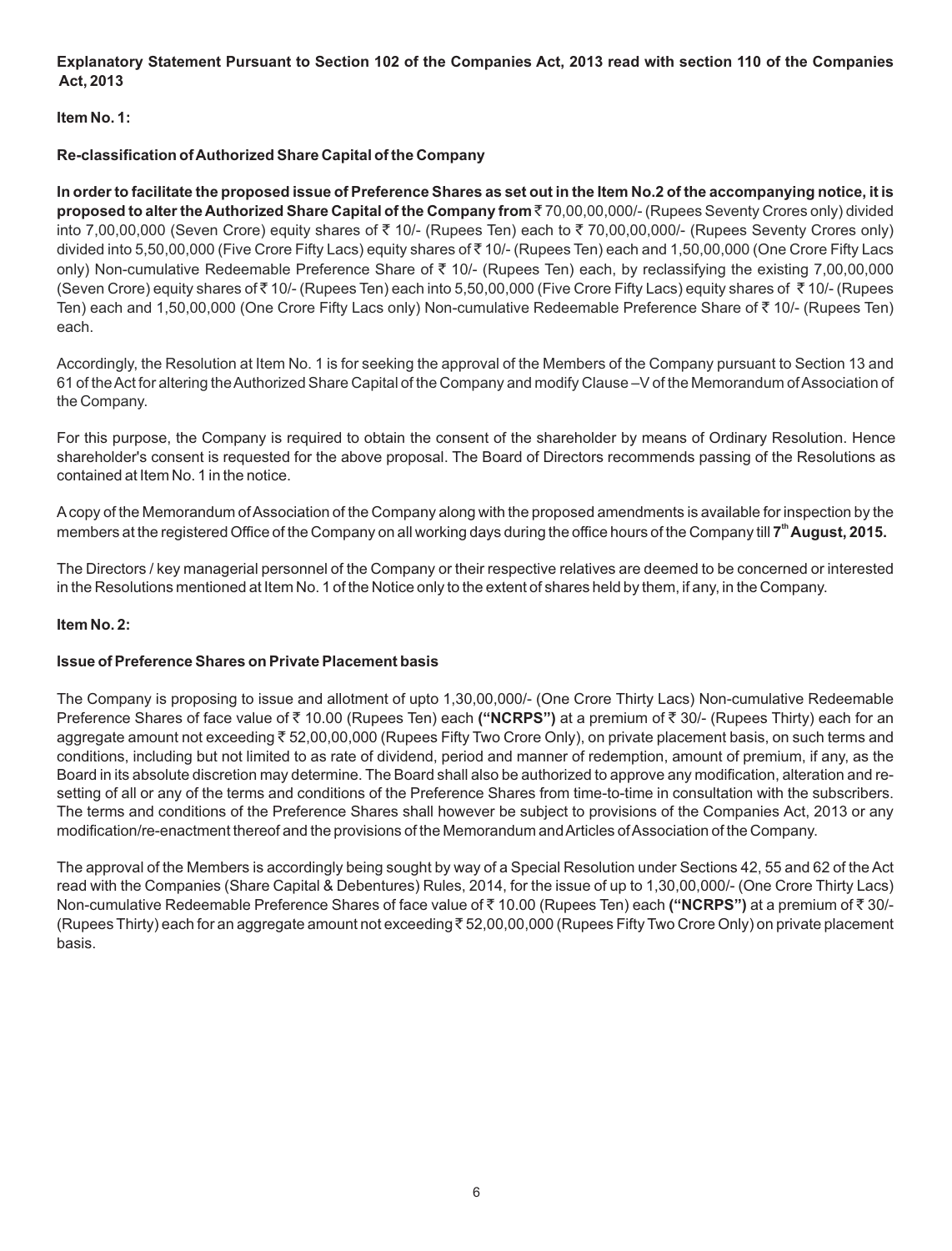The disclosures as required under Rule 9(3) of the Companies (Share Capital and Debentures) Rules, 2014 and the terms of issue of the NCRPS are as under:

| Size of the issue and number of preference share to be<br>issued and nominal value of each share                                                                     | The Company propose to offer, issue and allot upto<br>1,30,00,000 (One Crore Thirty Lacs) NCRPS of ₹ 10<br>(Rupees Ten) each at a premium of ₹30 (Rupees Thirty) per<br>NCRPS.                                                                                                                                                                                                                                                       |  |
|----------------------------------------------------------------------------------------------------------------------------------------------------------------------|--------------------------------------------------------------------------------------------------------------------------------------------------------------------------------------------------------------------------------------------------------------------------------------------------------------------------------------------------------------------------------------------------------------------------------------|--|
| Nature of such shares i.e. cumulative or non-cumulative,<br>participating or non-participating, convertible or non-<br>convertible                                   | The Preference Share shall be Non-Convertible,<br>Non-cumulative, Non Participating                                                                                                                                                                                                                                                                                                                                                  |  |
| Objectives of the issue                                                                                                                                              | The Company has raised unsecured loans to meet its long<br>term funds requirement for operations and enhance liquidity<br>position. The funds so raised has already been deployed for<br>the purpose it was raised. Now, it is proposed to convert the<br>said long-term fund into preference shares.                                                                                                                                |  |
| Manner of Issue of Share                                                                                                                                             | <b>Private Placement Basis</b>                                                                                                                                                                                                                                                                                                                                                                                                       |  |
| <b>Offer Period</b>                                                                                                                                                  | To be decided by the Board                                                                                                                                                                                                                                                                                                                                                                                                           |  |
| Price at which such shares are proposed to be issued                                                                                                                 | ₹40/-[Rupees Forty] per NCRPS including premium of<br>₹30/- [Rupees Thirty] per NCRPS                                                                                                                                                                                                                                                                                                                                                |  |
| Basis on which price has been arrived at                                                                                                                             | The minimum price at which the company may issue the<br>NCRPS is arrived at rate of return basis by considering all the<br>relevant factors, circumstances and future expectation of<br>dividend.                                                                                                                                                                                                                                    |  |
| Terms of issue, including terms and rate of dividend on each<br>share, premium, etc.                                                                                 | Rate of Dividend - 1% p.a.<br>Premium on Issue-₹30/- (Rupees Thirty) per NCRPS.<br>Premium On Redemption - ₹ 34/- (Rupees Thirty Four) per<br>NCRPS.                                                                                                                                                                                                                                                                                 |  |
| Terms of Redemption, including the tenure of redemption,<br>redemption of shares at premium and if the preference<br>shares are convertible, the terms of conversion | The Preference Shares shall be redeemed out of profits or<br>out of the proceeds of fresh issue of shares at or after the end<br>of Fifth year but within a period of 20 years either in one or<br>more trenches as may be determined by the Board of<br>Directors of the Company in its absolute discretion at such<br>price as may be decided but in any case not less than price of<br>₹44/- (Rupees Forty- Four only) per NCRPS. |  |
| Manner and Mode of Redemption                                                                                                                                        | Out of Profit and/or out of fresh issue of capital or<br>combination of both.                                                                                                                                                                                                                                                                                                                                                        |  |
| Current shareholding pattern of the Company                                                                                                                          | Equity Shareholding Pattern as on June 30, 2015                                                                                                                                                                                                                                                                                                                                                                                      |  |
|                                                                                                                                                                      | $\%$<br>No. of Shares<br>Category<br>Promoter<br>25181985<br>56.78<br>Public<br>19170315<br>43.22<br>44352300<br>Total<br><b>100</b><br>*Detailed Shareholding Pattern as on 30.06.2015 on the<br>website of BSE Ltd. i.e. www.bseindia.com                                                                                                                                                                                          |  |
| Expected dilution in equity capital upon conversion of<br>preference shares                                                                                          | Not Applicable                                                                                                                                                                                                                                                                                                                                                                                                                       |  |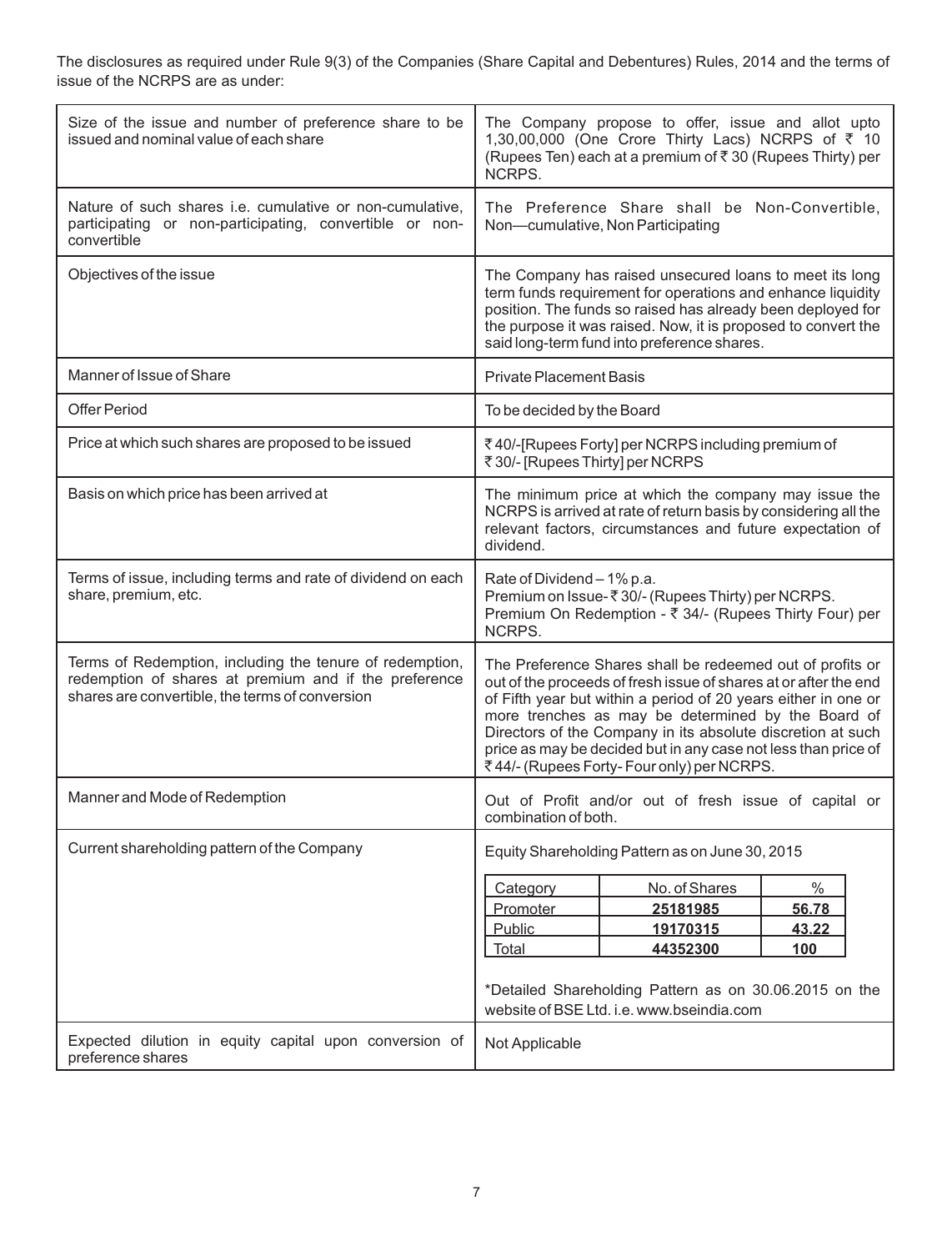The list of Proposed allottees are:

|               | S. No.   Name and particulars of the<br>Proposed applicants | <b>Status</b>                                       | Amount<br>Including<br>Premium $\bar{z}$ | No. of NCRPS<br>offered |
|---------------|-------------------------------------------------------------|-----------------------------------------------------|------------------------------------------|-------------------------|
| ι.            | Bayanwala Brothers Private Limited,                         | Acting in concert with<br>Promoter / Body Corporate | 28,00,00,000                             | 70,00,000               |
| $\mathcal{P}$ | Ascon Merchandise Private Limited,                          | General Investors /<br><b>Body Corporate</b>        | 12,00,00,000                             | 30,00,000               |
| 3             | Gopikar Supply Private Limited,                             | General Investors /<br><b>Body Corporate</b>        | 12,00,00,000                             | 30,00,000               |
|               | Total                                                       |                                                     | 52,00,00,000                             | 1,30,00,000             |

The issue of NCRPS is in accordance with the provisions of the Articles of Association of the Company. There is no subsisting default in the redemption of preference shares issued by the Company or in payment of dividend due on any preference shares issued by the Company.

The Directors commend the Resolution at Item No. 2 of the accompanying Notice, for the approval of the Members of the Company.

None of the Directors or Key Managerial Persons of the Company or their relatives are concern or interested, financially or otherwise, in passing of the resolution except to the extent of their shareholding, if any, in the company.

#### **Item No. 3:**

#### **Alteration in the Object Clause of the Company**

The Directors of your Company have been considering various proposals to diversify its business portfolio and growing opportunities, the company is planning to enter into certain new business ventures. The Board of Directors in its meeting held on  $3<sup>rd</sup>$  July, 2015, proposed to carry on the business of merchant, broker, sub-broker of all type of commodities and/ or goods and deal in future and option and in other derivatives in commodity exchange of India including trading in shares, derivatives, currencies and readymade garments including yarns, fabrics of wool, poplin, cotton, jute, silk, rayon, nylon and other natural, synthetics, and/or fibrous substance etc.

The existing object of the company does not cover wide range of the proposed activity. The Board decided to insert new clauses in the **Main Objects of the company** in order to carry on the business. The alteration in the Object Clause as set out in the resolutions is to facilitate the diversification. This will enable the company to carry on its business economically and efficiently and the proposed activities can be, under existing circumstances, conveniently and advantageously combined with the present activities of the company.

For this purpose, the Company is required to obtain the consent of the shareholder by means of a special resolution as per section 13(1) of the Companies Act, 2013. Hence shareholder's consent is requested for the above proposal. The Board of Directors recommends passing of the Resolutions as contained at Item No. 3 in the notice.

A copy of the Memorandum and Article of Association of the Company will be available for inspection at the Registered Office of the Company on all working days during office hours till  $7<sup>th</sup>$  August, 2015.

The Directors / key managerial personnel of the Company or their respective relatives are deemed to be concerned or interested in the Resolutions mentioned at Item No. 3 of the Notice only to the extent of shares held by them, if any, in the Company.

#### **REGISTERED OFFICE:-**

104-105, E- Square, Subhash Road, Opp. Havmor Ice Cream, Vile Parle (E), Mumbai – 400057 CIN: L27209MH1994PLC076015 Web Site: www.scansteels.com Email – id: secretarial@scansteels.com

Place: Bhubaneswar Date:-  $3<sup>rd</sup>$  July, 2015

 **BY ORDER OF THE BOARD** FOR **SCAN STEELS LIMITED** (Formerly Clarus Infrastructure Realties Limited)

Sd/- Prabir Kumar Das  **(Company Secretary & Compliance Officer)**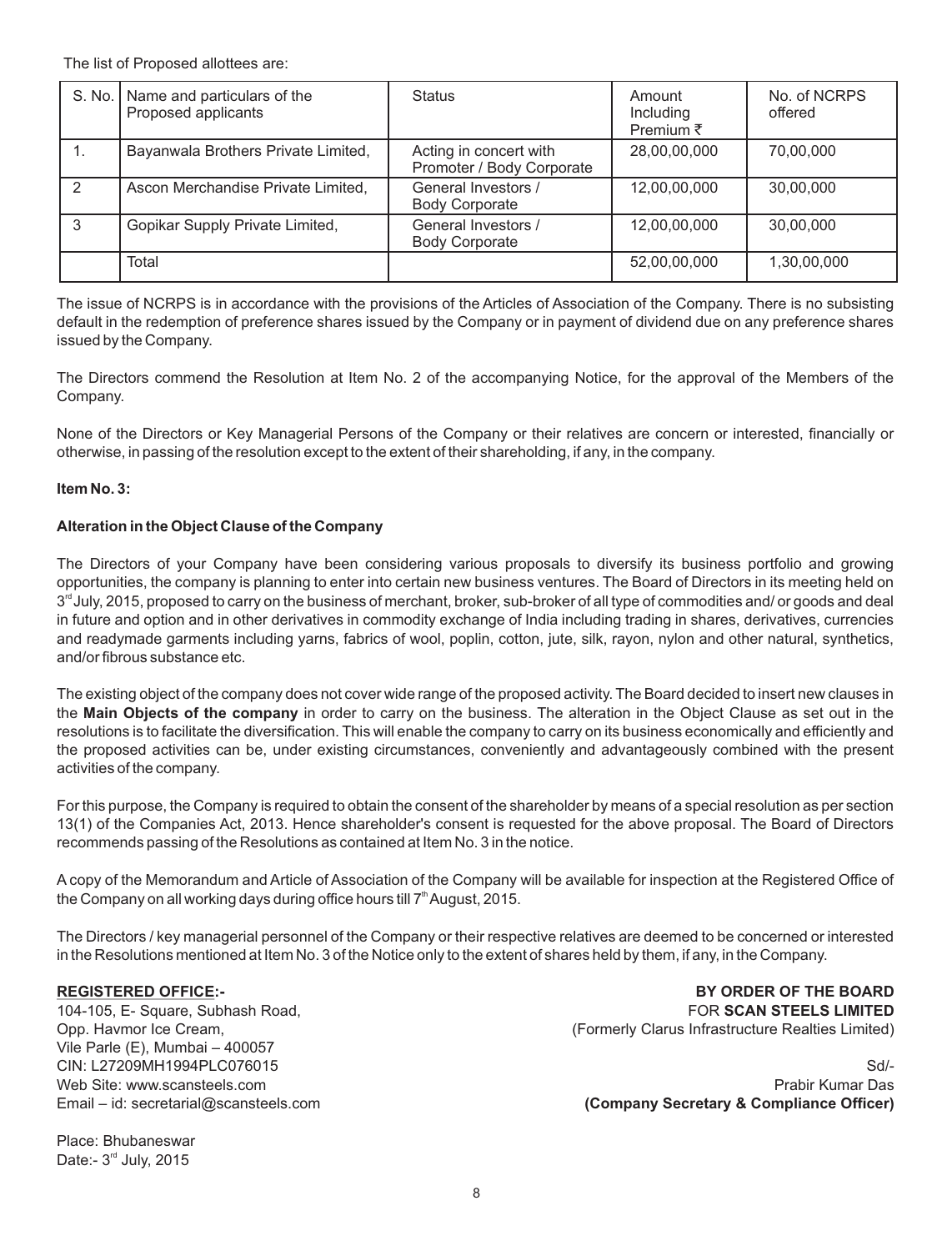# **N STEELS LIMITI**

**(Formerly Known as Clarus Infrastructure Realties Limited)**

*Registered Office : Office No. 104/105, E-Square, Subhash Road, Opp. Havmor Ice cream, Vile Parle (East), Mumbai - 400057 (CIN-L27209MH1994PLC076015) Telephone: +91 02226185461; 02226185462; Fax: +91 02226185463 Email: secretarial@scansteels.com ; Website: www.scansteels.com* 

**Postal Ballot No. :** 

#### **POSTAL BALLOT FORM**

#### **(please read carefully the instructions printed overleaf before exercising the vote)**

| 1              | Name of the sole/first named shareholder<br>(in block letters)                                                             |  |
|----------------|----------------------------------------------------------------------------------------------------------------------------|--|
| 2              | Registered address of the sole/First named<br>shareholder                                                                  |  |
| 3              | Name of the joint holder(s), if any<br>(in block letters)                                                                  |  |
| $\overline{4}$ | Registered Folio number/ DP ID No./Client<br>ID No.*(*Applicable to shareholders holding<br>shares in dematerialized form) |  |
| 5              | No of shares held                                                                                                          |  |

I/We hereby exercise my/our vote in respect of the following Resolution (s) to be passed through postal Ballot for the business stated in the notice dated July 3, 2015 of Scan Steels Limited ("the Company") by sending my / our assent **(FOR)** or dissent **(AGAINST)** to the said Resolution(s) placing the tick **(**9 **)** mark in the appropriate column below:

| <b>Brief Description</b>                                                                               | No. of shares<br>held | I/We assent to<br>the Resolution<br>(FOR) | I/We dissent to<br>the Resolution<br>(AGAINST) |
|--------------------------------------------------------------------------------------------------------|-----------------------|-------------------------------------------|------------------------------------------------|
| 1. Ordinary Resolution for Re-Classification of Authorized<br><b>Share Capital</b>                     |                       |                                           |                                                |
| 2. Special Resolution for Issue and allotment of Non<br>cumulative Redeemable Preference Share (NCRPS) |                       |                                           |                                                |
| Special Resolution for Alteration of Main Object of the<br>3.<br>Company                               |                       |                                           |                                                |

Place: Date: \_\_\_\_\_\_\_\_\_\_\_\_\_\_\_\_\_\_\_\_\_\_\_\_\_\_

(Signature of the shareholder)

#### ELECRONIC VOTING PARTICULERS

| <b>EVEN</b><br>(E. VOTING EVENT NO.) | USER ID | PASSWARD |
|--------------------------------------|---------|----------|
|                                      |         |          |

Notes:

- 1. If you opt to cast your vote by e‐voting, there is no need to fill up and sign this form.
- 2. For e-voting, please refer the instruction under "E-Voting" in the notice attached herewith.
- 3. Last Date for the receipt of Postal Ballot Forms by Scrutinizer is Friday,  $7^{th}$  August, 2015 (6.00 p.m.)